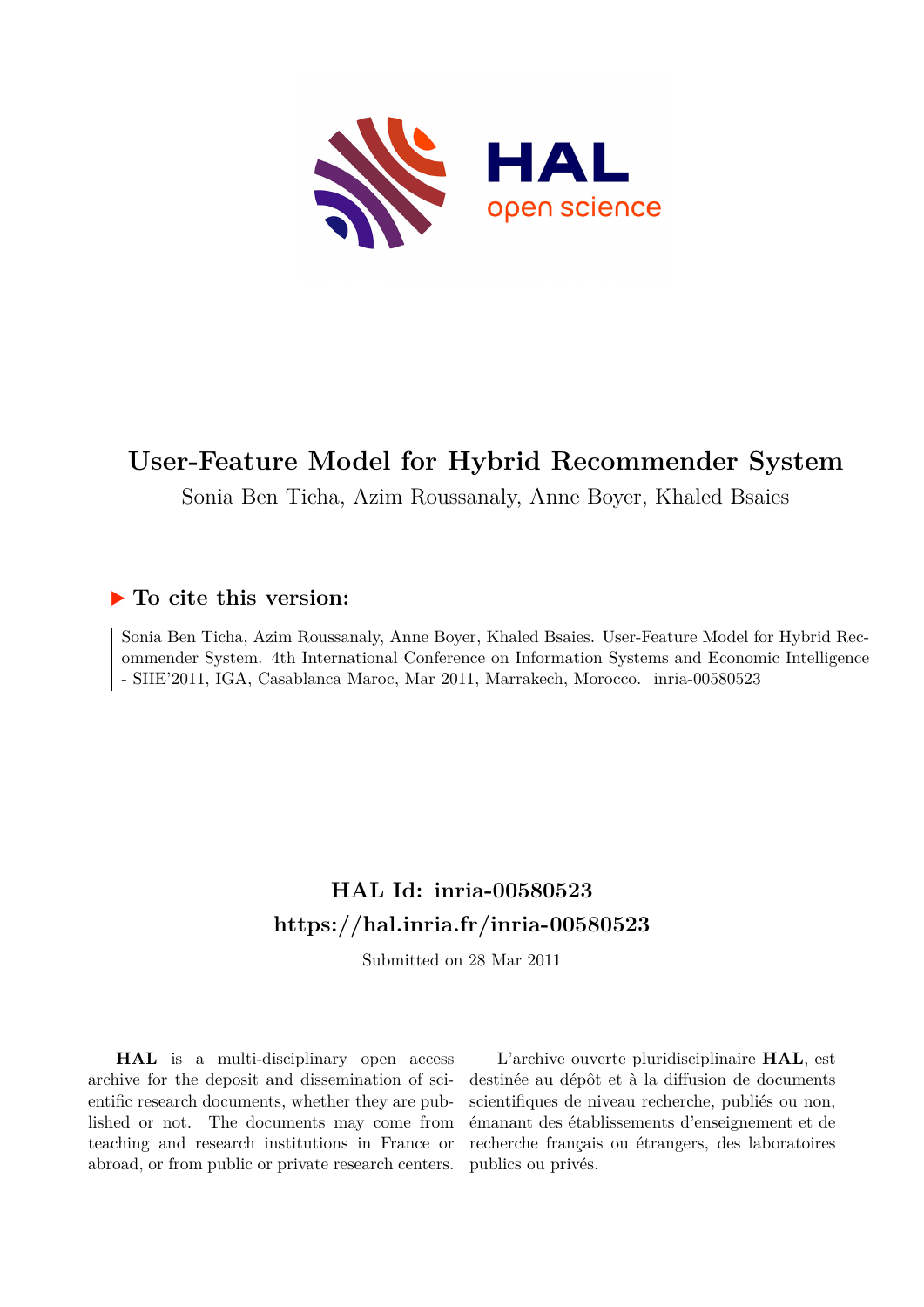# User-Feature Model for Hybrid Recommender System

Sonia Ben Ticha , Azim Roussanaly, Anne Boyer, Khaled Bsaïes

E-mails: Sonia.benticha@ensi.rnu.tn, azim.roussanaly@loria.fr, anne.boyer@loria.fr, khaled.bsaies@fst.rnu.tn

*Abstract***—Recommender systems provide relevant items to users from a large number of choices. In this work, we are interested in personalized recommender systems where user model is based on an analysis of usage. Collaborative filtering and content-based filtering are the most widely used techniques in personalized recommender systems. Each technique has its drawbacks, so hybrid solutions, combining the two techniques, have emerged to overcome their disadvantages and benefit from their strengths. In this paper, we propose a hybrid solution combining collaborative filtering and content-based filtering. With this aim, we have defined a new user model, called** *userfeature model***, to model user preferences based on items' features and user ratings. The** *user-feature model* **is built from the user item model by using a fuzzy clustering algorithm: the Fuzzy C Mean (FCM) algorithm. Then, we used the** *user-feature model* **in a user-based collaborative filtering algorithm to calculate the similarity between users. Applying our approach to the MoviesLens dataset, significant improvement can be noticed comparatively to the main CF algorithm, denoted as user-based collaborative filtering.** 

*Index Terms***— Collaborative filtering, Content-based filtering, Fuzzy clustering, Hybrid recommender system**

#### I. INTRODUCTION

Recommender systems provide relevant items to users from a large number of choices. Several recommendations techniques exist in the literature [6]. Among these techniques, there are those that provide personalized recommendations by defining a profile for each user. In this work, we are interested in personalized recommender systems where the user model is based on an analysis of usage. This model is usually represented by a user-item rating matrix, which is extremely sparse  $(>90\%$  of missing data).

Collaborative filtering (CF) has been the first personalized recommender system [9]. In collaborative filtering, user will be recommended items that people with similar tastes and preferences liked in the past. Content-based filtering (CB) is another important technique, of recommender systems, it assumes that each user operate independently. In contentbased recommender systems, user will be recommended items similar to the ones he preferred in the past. Content-based filtering uses techniques developed in information retrieval

and, information filtering research. The major difference between CF and content-based recommender systems is that CF only uses the user-item ratings data to make predictions and recommendations, while content-based recommender systems rely on the features of items for predictions.

However, each technique introduces some shortcomings. In CF techniques, if a new item appears in the database, there is no way to be recommended before it is rated, this problem is known as Cold-start [8]. Neighbor transitivity [18] refers to a problem with sparse databases, in which users with similar tastes may not be identified as such if they have any items rated in common. On the other hand, if a user's taste is unusual, he cannot find neighbors, and gets inaccurate recommendations, this problem is known as Gray Sheep[18]. Content-based filtering suffers a problem of overspecialization where a user is restricted to seeing items similar to those already rated.

To overcome the disadvantages of both techniques and benefit from their strengths, hybrid solutions have emerged. Most of these hybrid systems are process-oriented: they run CF on the results of CB or vice versa. CF exploits information from the users and their ratings[8]. CB exploits information from items and their features. However, they miss the relation between, user ratings and items' features. This link may explain the user interests for an item.

In this paper, we propose a hybrid solution combining collaborative filtering and content-based filtering. Our solution defines a new user model, *user-feature model*, to model user preferences based on items content. Therefore, our user model is the link between the user ratings and the items' features and defines user-features preferences.

The *user-feature model* is built from the user-item model by using a fuzzy clustering algorithm: the Fuzzy C Mean (FCM) algorithm [3].

We used the *user-feature model* in a user-based CF algorithm [18] to calculate the similarity between users. We compared our results to the main CF algorithm, denoted as user-based CF (UB) [15]. The results obtained demonstrate the superiority of the proposed approach.

Our contribution is summarized as follows: (i) We construct a novel *user-feature model*, representing the link between user's preferences and item's features, (ii) We use a fuzzy clustering algorithm, FCM, for the construction of this model, (iii) We provide predictions and recommendations by using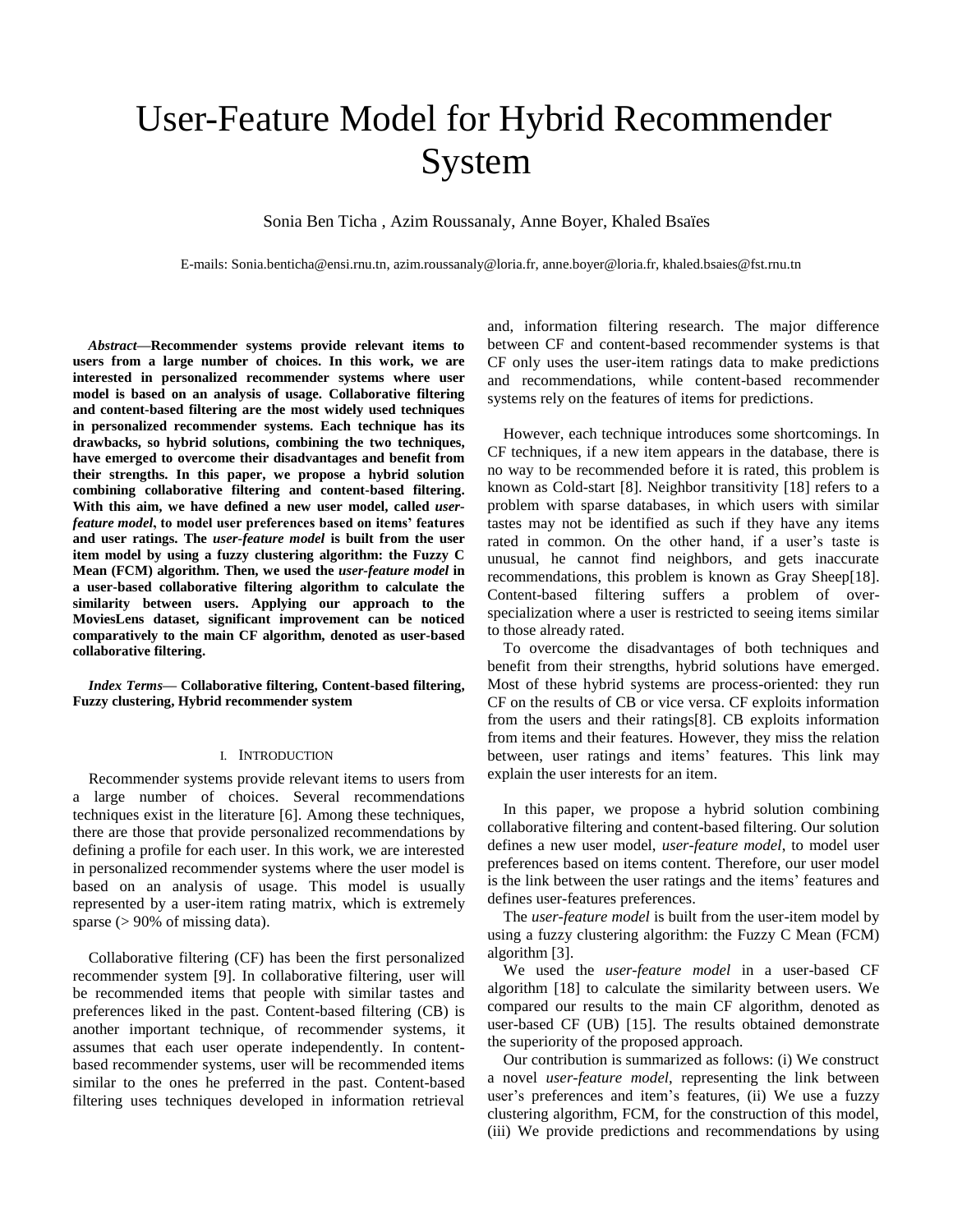the user-feature model, in a user-based CF algorithm, for computing similarity between users, (iv) We perform several experiments with MoviesLens data sets, which showed improvement in the quality of predictions compared to userbased CF.

The rest of the paper is organized as follows: section 2 summarizes the related work. The proposed approach is described in Section 3. Experimental results are given in Section 4. Finally, Section 5 concludes this paper.

#### II. RELATED WORK

Recommender systems have become an independent research area in the middle 1990s after the apparition of the first paper on personalized recommender systems based on collaborative filtering [9]. Collaborative filtering is the most widespread used technique in recommender systems. It was the subject of several researches [15], [5], [16], [1].

Purely content-based recommender systems are less widespread. Techniques used are from information retrieval and information filtering research. Notable works can be find in Pazzani[14] and Ferman [7].

The Fab System of Balabanovic[2] counts among the first hybrid recommender systems. Several other systems have been developed since [4], [11], [17]. Most of these hybrid systems are process-oriented: they run CF on the results of CB or vice versa. In [20], authors integrate semantic similarities for items with user-rating similarities. The combined similarity measure was used in an item-based CF to generate recommendations. These works ignore the dependency between user-ratings and items' features. Taking account of the link between them can improve the quality of recommendation. In [19], this dependency was computed using the *term frequency/inverse document frequency* (TF-IDF) measure that is the best-known measures for specifying keyword weights in Information Retrieval. The authors use this measure to calculate the weight of feature for each user. In our approach, we used a fuzzy clustering algorithm, Fuzzy C Mean, to compute the estimated user-rating for each feature. The result of the Fuzzy C Mean algorithm is used to provide a new user profile based on the items' features. Thus, users are modeled by the user-feature model that defined the dependency between user rating and items' features (semantic of items).

#### III. PROPOSED APPROACH

#### *A. Notations*

In this section, we provide details about the used terminology. Table I, summarizes the symbols used in this paper.

- The user profile is defined by a rating vector:  $\mathtt{U}_\mathtt{u} = (\mathtt{r}_{\mathtt{u},1},\mathtt{r}_{\mathtt{u},2},...,\mathtt{r}_{\mathtt{u},i},...,\mathtt{r}_{\mathtt{u},m})$
- The item profile is defined by:
	- o a rating vector:  $I_i = (r_{1,i}, r_{2,i},...r_{u,i},...,r_{N,i})$
	- o an item-features vector:  $F_i = (b_{i,1}, b_{i,2}, ..., b_{i,D})$ where:

TABLE I DESCRIPTION OF THE USED SYMBOLS

| Symbol           | Meaning                                               | Description            |  |  |
|------------------|-------------------------------------------------------|------------------------|--|--|
| N                | Number of users                                       |                        |  |  |
| $\boldsymbol{M}$ | Number of items                                       |                        |  |  |
| L                | Number of features                                    |                        |  |  |
| U                | The<br>user-item<br>ratings                           | With in general 93% to |  |  |
|                  | matrix                                                | 95% of missing values  |  |  |
| $I = Ut$         | The<br>item-user<br>ratings<br>matrix, U transposed   |                        |  |  |
| $U_{\rm u}$      | The ratings vector of user<br>$Uu$ for all items      | The user's profile     |  |  |
| $I_i$            | The ratings vector of item i<br>by all users          | The item's profile     |  |  |
| $\overline{F}$   | the item-feature matrix                               | No missing value       |  |  |
| $b_{if}$         | The value of item-feature<br>matrix                   | $0$ or $1$             |  |  |
| A                | The user-feature matrix                               | result of our approach |  |  |
| $A_{\mu}$        | The user-feature profile of<br>user u                 |                        |  |  |
| $\overline{?}$   | Missing value                                         |                        |  |  |
| $r_{u,i}$        | Rating of user u on item i                            |                        |  |  |
| $\overline{f}$   | Feature                                               |                        |  |  |
| $\dot{i}$        | Item                                                  |                        |  |  |
| $\boldsymbol{u}$ | User                                                  |                        |  |  |
| $P_k(I_i)$       | The degree of item $I_i$ of<br>being in the cluster k | Fuzzy C Mean           |  |  |
| $\boldsymbol{m}$ | The fuzzy parameter                                   | Fuzzy C Mean           |  |  |

#### $b_{i,f} = \begin{cases} 0 \text{ if item } i \text{ hasn } t \text{ feature } f \\ 1 \text{ if item } i \text{ has feature } f \end{cases}$ 1 if item i has feature f

#### *B. Architecture*

We propose a system that takes into account the dependence between user's ratings and items' features. This dependency is represented by the user-feature matrix.

The aim of this study is to know whether the fact of taking into account the relationship between user's ratings and the features of items, in the recommender process, can improve the relevance of the recommended items.

The outline of our methodology consists of 2 steps as shown in Fig. 1:

- 1. *The user-feature matrix construction step*: by using a fuzzy clustering algorithm: the Fuzzy C-Mean [3] we build a user-feature profile from the item-user ratings matrix *I* and the item-feature matrix *F.* Obviously, for achievement reasons, this processing can be offline.
- 2. *The recommendation step*: we provide for each user a recommendation list of relevant items based on the user-based CF algorithm [15]. The similarity between two users is computed, in our algorithm, by using the user-feature matrix instead of the user-item rating matrix.

In the following sections, we describe each step in detail.

#### *C. Construction of user-feature matrix*

The user-feature matrix  $A(N)$  lines and  $L$  columns), describes the user-feature profile for each user. The userfeature profile provides preferences of user *u* for all features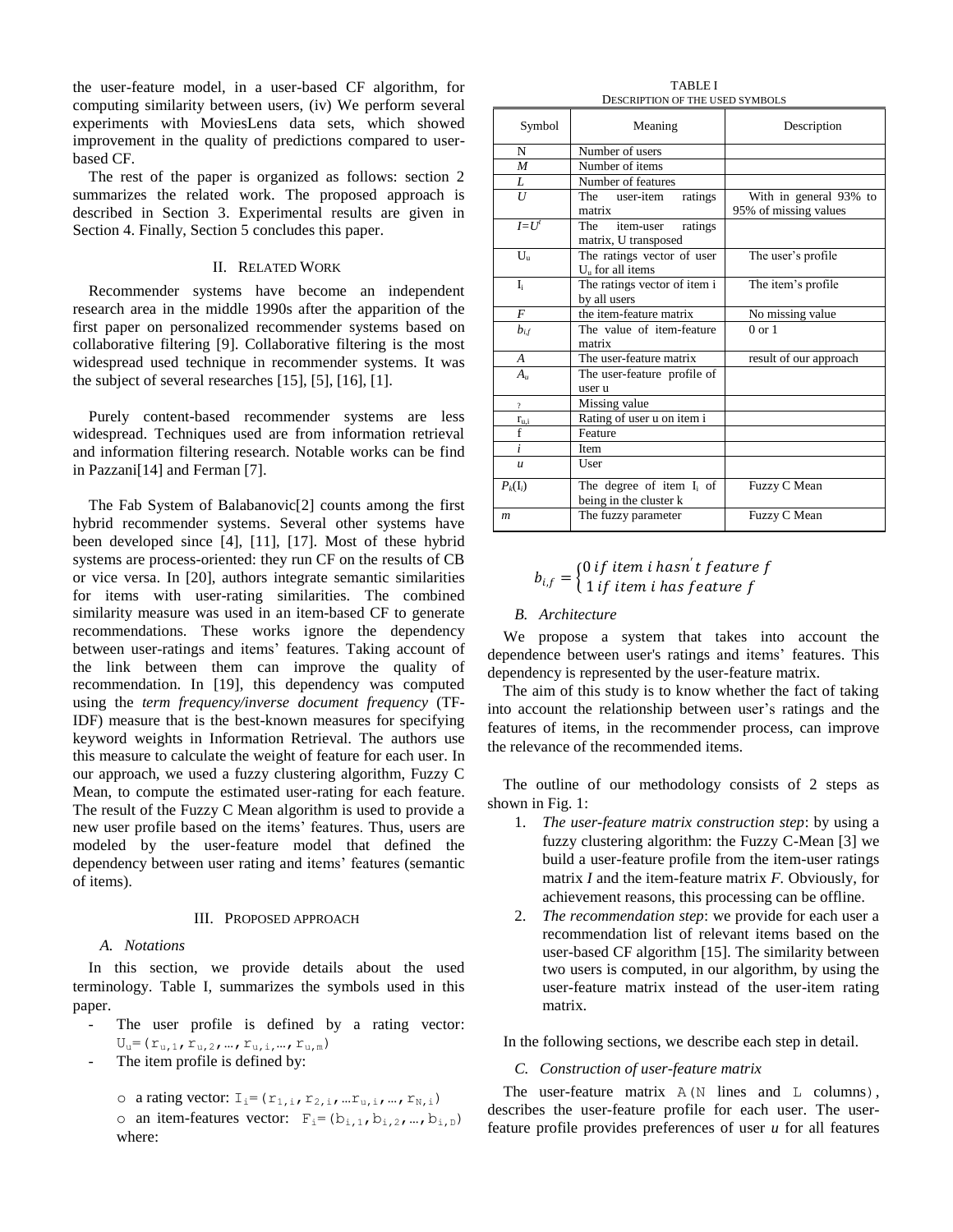

Fig. 1 Architecture of the hybrid recommender system using the item's features: *the Fuzzy user-feature CF*

from his preferences for items. It is defined by the vector  $A_u = (a_{u,1},...,a_{u,f},a_{u,L})$ . L is the number of features,  $a_{u,f}$ indicates the preference of user *u* for feature *f* and will be computed by our algorithm.

In this section we describe in detail the steps of the construction of the user-feature model defined by the userfeature matrix A.

For building the matrix A, our algorithm computes before the transposed matrix  $A^t$ of A. The vector  $A^t$ <sub>f</sub>=( $a_{1,f}$ ,  $a_{2,f}$ , ...,  $a_{u,f}$ , ...,  $a_{N,f}$ ) is the profile of a feature *f* computed from the users' ratings. This profile can be performed by a generalization model like a partitioning method.

Then, the clustering algorithm classifies the set of items by features, so that, items within cluster have high similarity compared to their features. Thus, the center of each cluster defines the profile of the corresponding feature and is modeled by the vector  $A_f^t$ .



Fig. 2. The fuzzy clustering algorithm provides L non-disjoint clusters.  $C_k$  is the centroid of the cluster k,  $C_k$  is a generalized profile of the feature  $f_k$ , defined in N dimensional space.  $C_k = A_k^t$ 

Since an item belongs to several features, we need to use a fuzzy clustering algorithm. In literature there are many fuzzy clustering algorithms. Initially, we choose the Fuzzy C Mean (FCM) algorithm [3]. In future works, we will test other algorithms and will compare the different results. FCM algorithm is very similar to the k-mean algorithm, but it provides non-disjointed clusters.

The construction of user-feature matrix consists of 2 steps as shown in Fig 2:

- 1. Performing of the features profiles by using the Fuzzy C Mean algorithm. This step provides L non-disjoint clusters represented by their centroid  $C_k$ ,  $k \in [1,L]$  and, for each item i a coefficient,  $p_{k,i}$ , giving the degree of membership of item  $I_i$  to cluster k.
- 2. Computing of the transposed matrix of C: C is an LxN dimension matrix; each line defined the profile of the corresponding feature. The transposed of C gives the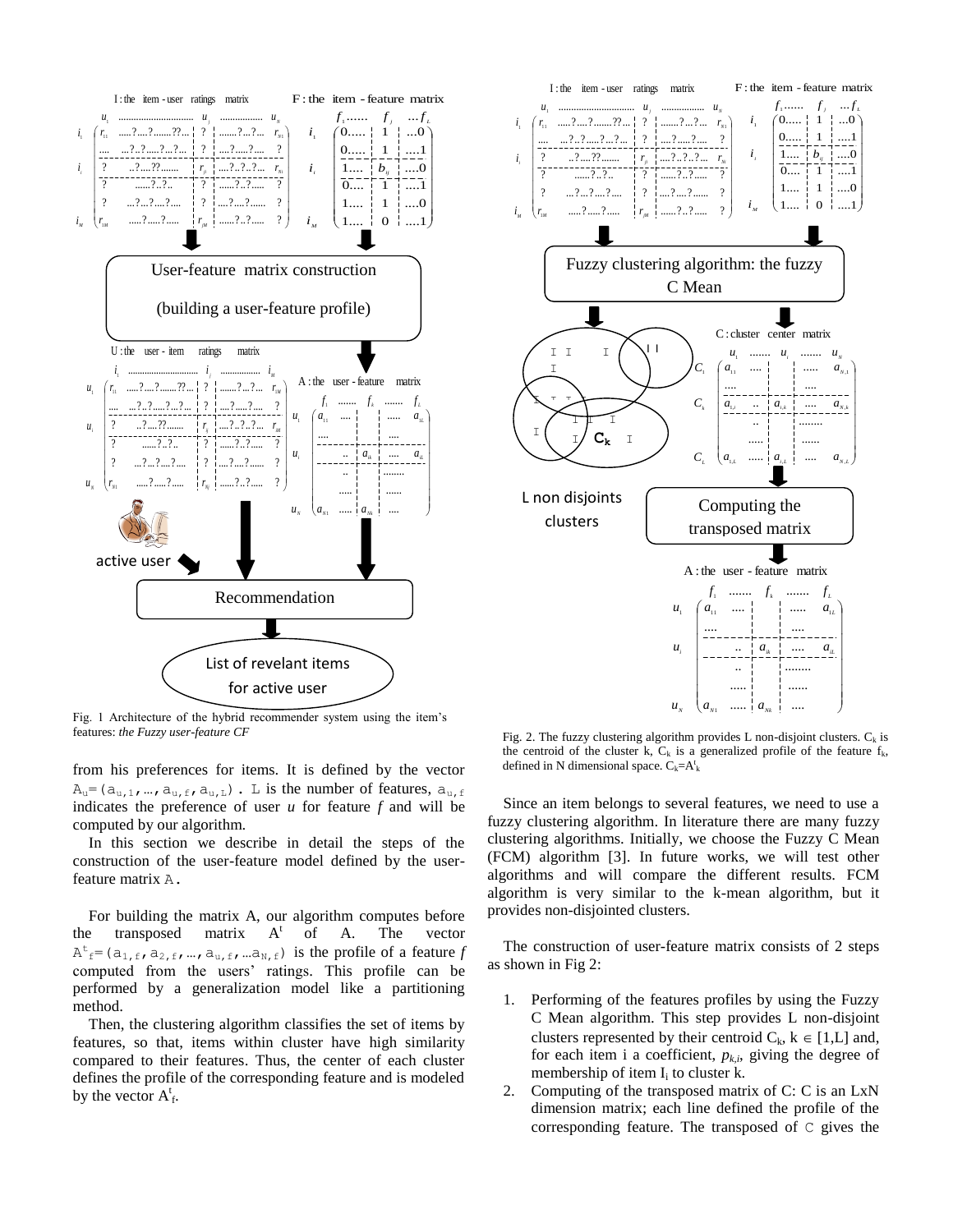matrix A that is the user-feature matrix. A gives for each user *u* his features' preferences.

In the followings sections we present in details the FCM algorithm and its initialization step.

#### *Fuzzy C Mean Algorithm (FCM)*

The FCM algorithm is one of the most widely used fuzzy clustering algorithms. This technique was originally introduced by Jim Bezdek in 1981[3]. The FCM algorithm attempts to partition a finite collection of elements  $E = {X_1, X_2, ..., X_M}$  into a collection of L fuzzy clusters with respect to some given criterion. Given a finite set of data, the algorithm returns

- a list of L cluster centers  $C_k$  such that  $C_k = v_i$ , i=1, ..., N
- a partition matrix P such that:  $P=p_{i,j}$ ,  $i=1,...,L$ and  $j=1, \ldots, M$ ,  $p_{ij}$  is a coefficient  $\in [0,1]$  giving the degree to which the element  $X_i$  belongs to the i-th cluster. Usually, the sum of those coefficients for any given element X is defined to be 1 as shown in equation (1).

$$
\forall \mathbf{X} \left( \sum_{k=1}^{nb\text{ clusters}} p_{k,x} = 1 \right) \tag{1}
$$

The center of a cluster is the mean of all elements, weighted by their degree of belonging to the cluster (equation (2)).

$$
C_k = \frac{\sum_{x} p_{k,x}^m X}{\sum_{x} p_{k,x}^m}.
$$
 (2)

The coefficient of belonging is related to the inverse of the distance to the cluster center. In equation (3) the coefficients are normalized and fuzzyfied with a real parameter m>1 so their sum is 1.

$$
p_{k,x} = \frac{1}{\sum_{j} \left(\frac{distance(C_k, X)}{distance(C_j, X)}\right)^{2/(m-1)}} \tag{3}
$$

The FCM algorithm consists of the followings steps: -Choose a number of clusters,

-Assign to each element coefficients of belonging to the clusters,

- Repeat until the algorithm has converged:

\* Compute the center for each cluster, using the formula gives by equation (2)

\* For each element, computes its coefficients for being in the clusters, using the formula gives by equation (3).

In our algorithm the collection of elements is the items, X is replaced by  $I_i$  and the number of clusters is  $L$ .

Foe the distance measure, we use the Manhattan distance given by the formula of the equation (4)

distance (X,Y) = 
$$
||X - Y|| = \sum_{i=1}^{i=n} |x_i - y_i|
$$
. (4)

Where X and Y is two vectors in an n-dimensional real vector space.

#### *The number of clusters*

In most clustering methods, we must study the number of clusters to choose. Indeed, the results of some techniques could be influenced by this number. In our case, this problem does not arise; the number of clusters is equal to the number of features. Our aim is to provide a profile for each feature based on users ratings. This profile is given by the cluster centroid.

#### *Initialization of the Fuzzy C Mean Algorithm*

Like the K-mean algorithm, the FCM algorithm needs an initialization of the partition matrix or the clusters centers.

In our algorithm, we initialize the partition matrix with respect to the formula given in equation (1).We use, for that, the item-feature matrix  $F$ , then the degree to which the item i belongs to a cluster k is given by the equation (5)

$$
p_{_{k,i}}\begin{cases}=\frac{1}{\sum_{j=1}^{L}b_{_{i,j}}}, \text{if} \quad b_{_{i,f_k}}=1\\=0, \quad \text{if} \ b_{_{i,f_k}}=0\end{cases} \qquad (5)
$$

Example:

|               | $\underline{\mathbf{f}}_1$ | $\underline{\mathtt{f}}_2$ | $f_3$ |
|---------------|----------------------------|----------------------------|-------|
|               |                            |                            |       |
| $\frac{1}{2}$ |                            |                            |       |
| $\frac{1}{3}$ |                            |                            |       |
|               |                            |                            |       |

In this example, we have three clusters.  $p_{3,4}=0$  because  $b_{4,3}=0$ , that means item 4 hasn't feature 3, and  $p_{2,4}=0.5$  and  $p_{1,4}=0.5$  then,  $p_{1,4}+p_{2,4}+p_{3,4}=1$ . We assume that all the features of an item have the same weight. This assumption can be changed if we have the information about the importance of each feature in an item.

#### *D. Recommendation*

For the recommendation process we use the user-based CF [15] algorithm that is a memory based algorithm. Memorybased CF algorithms use the entire or a sample of the useritem matrix to generate predictions. Every user is part of a group of people with similar interests. By identifying the socalled neighbors of the active user, predictions on new items for him or her can be produced.

The used-based *CF* algorithm, a prevalent memory-based *CF* algorithm, based on the KNN algorithm (K Nearest Neighborhood) consists of the following steps: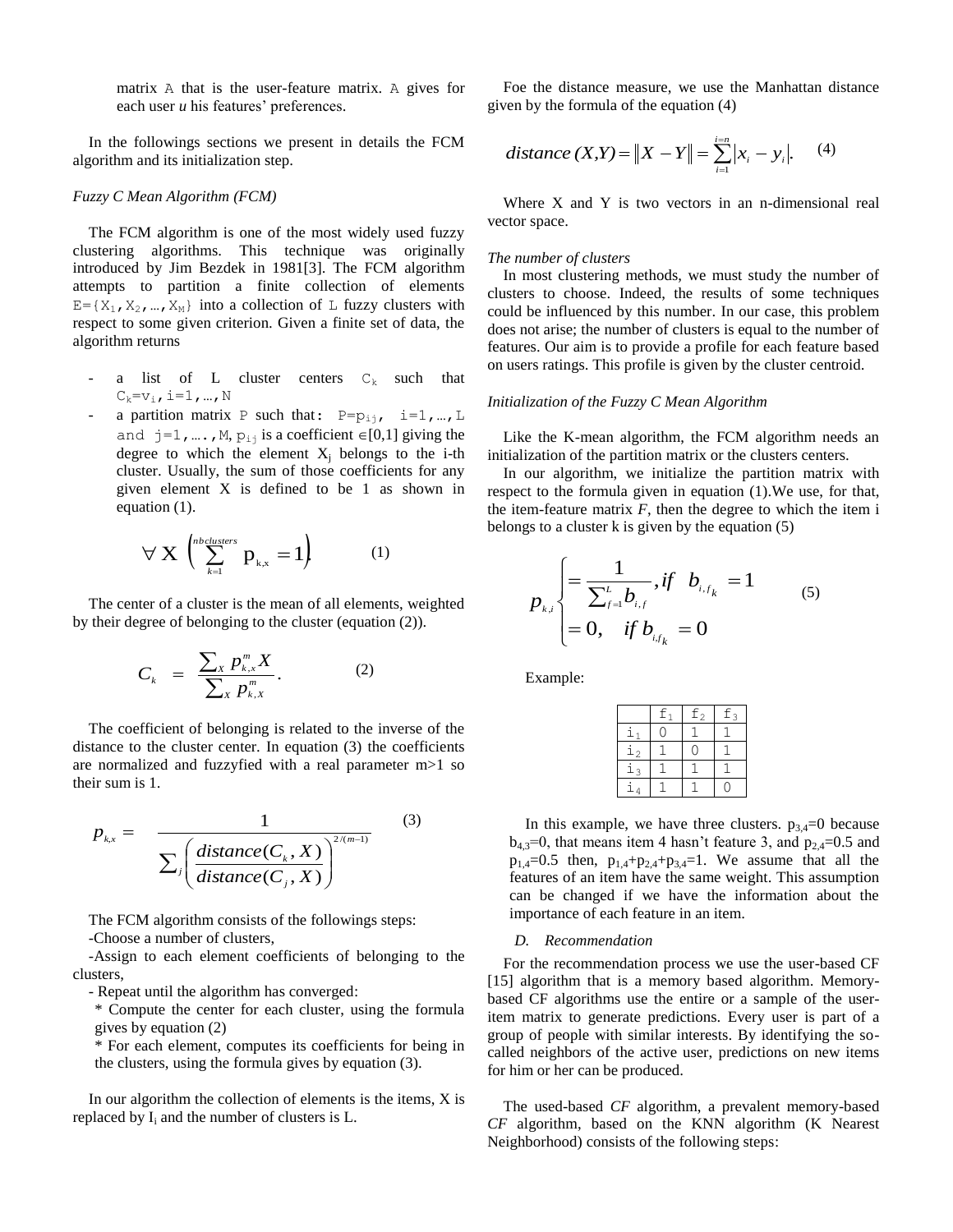- *Calculate the similarity*  $w_{\mu\nu}$  which reflects the correlation between the two users u and v. The similarity is computed by the Pearson correlation introduced by Resnick et al. [15].
- *Compute the predictions:* produce predictions is the most important step in a collaborative filtering system. In the user-based *CF* algorithm, a subset of nearest neighbors of the active user are chosen based on their similarity with him or her, and a weighted aggregate of their ratings is used to generate predictions for the active user.
- *Recommendation*: the system recommends to the active user, the items with predicted ratings greater than a given threshold.

Equation (6) gives the Pearson correlation, formula that used in user-based CF algorithm.

$$
sim(u, v) = w_{u, v} = \frac{\sum_{i}(r_{ui} - r_{u})(r_{vi} - r_{v})}{\sqrt{\sum_{i}(r_{ui} - r_{u})^{2}}\sqrt{\sum_{i}(r_{vi} - r_{v})^{2}}}
$$
(6)

Where the *i* summations are over the items that both the users *u* and *v* have rated and  $r<sub>u</sub>$  is the average rating of the rated items of the user *u*.

In user-based CF algorithm, the user-item matrix is used to compute user similarities. In our algorithm, we use the featureuser matrix instead. This allows inferring similarity between two users even when they have any co-rated items. Thus, our approach provides solution to the neighbor transitivity problem emanates from the sparse nature of the underlying datasets. In this problem, users with similar preferences may not be identifies as such if they haven't any items rated in common.

Furthermore, Pearson correlation is the most widely used measure in user-based CF research. That is why we chose for computing users similarities. In addition, we will be able to compare our results with those of the user-bases CF algorithm described in [15].

We use the equation (7) to calculate the similarity between users instead of the formula of equation (6).

$$
sim(u, v) = w_{u,v} = \frac{\sum_{f} (a_{uf} - a_u)(a_{vf} - a_v)}{\sqrt{\sum_{f} (a_f - a_u)^2} \sqrt{\sum_{f} (a_{vf} - a_v)^2}}
$$
(7)

Where the *f* summations are over the features that users *u*  and v have both a value, and  $a_u$  is the average of  $a_{u,f}, f=1,...,L$ 

For computing the prediction,  $pr_{ui}$ , for user *u* on non-rated item *i*, we used formula of equation (8).

$$
pr_{u,i} = \mathbf{r}_{u} + k \sum_{v \in V} sim(u, v)(r_{vi} - r_{v})
$$
  
where 
$$
k = \frac{1}{\sum_{v \in V} |sim(u, v)|}
$$
 (8)

*V* denotes the set of H users that are the most similar to user *u* and who have rated item *i* (H can range anywhere from 1 to the number of all users).

 $Sim(u, v)$  is calculated in our algorithm by using formula of equation (7). That's mean; we use the user-feature matrix for computing the correlation between users.

The outline of our user-based CF consists of the following steps:

*-*Computing similarities between users, by using the userfeature matrix

-Computing predictions for active user by using the formula of equation (8)

-Recommend items that predicted rating is greater than a given threshold.

#### IV. PERFORMANCE STUDY

In this section, we study the performance of our model named *Fuzzy user-feature CF* against the simple CF algorithm, denoted as user-based CF (UB) described in [15]. We have implemented all these methods in Java. We evaluate these techniques in terms of relevancy of predictions.

#### *A. The used corpus and experiments*

In order to compute the prediction relevancy in our system, we used the GroupLens [12] dataset. The latter is composed of 100.000 ratings of real users, 943 users, 1682 items and 19 features. Items are movies, and features are the movie's genres. A same film may have several genres, for example, the movie "*Toy Story*" has three genres: *Animation, Children's* and *Comedy*. Moreover, each user has rated at least 20 items.

The dataset has been divided into a training set (including 80% of all ratings) and a test set (20% of votes). We use the



Fig 3. Comparison of prediction quality using the MAE between our algorithm and the used-based CF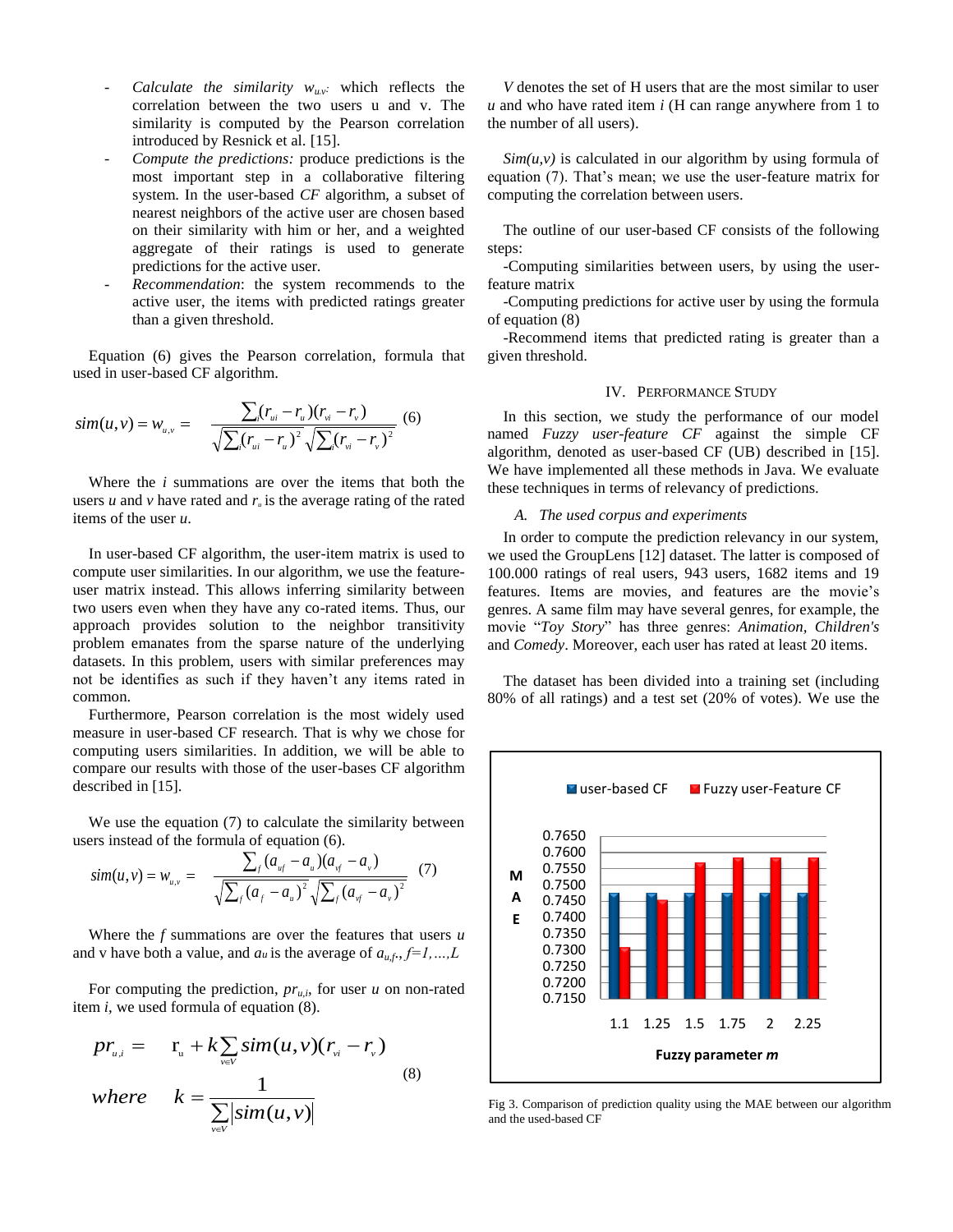

Fig 4. MAE of Fuzzy user-Feature against the fuzzy parameter m

five training and test set (*u1 to u5*) provided by GroupLens for cross validation. Thus, we repeat the experiment with each training and test set and we average the results.

TABLE II COMPARISON OF PREDICTION QUALITY WITH VARYING THE FUZZY PARAMETER

|             | UB     | $Fuzzy$ user-feature $CF(m)$ |        |        |        |        |
|-------------|--------|------------------------------|--------|--------|--------|--------|
|             |        |                              | 1.25   | 1.5    | 1.75   | 2.0    |
| <b>MAE</b>  | 0.7476 | 0.7309                       | 0.7454 | 0.7568 | 0.7584 | 0.7584 |
| <b>RMSE</b> | 0.9486 | 0.9280                       | 0.9460 | 0.9597 | 0.9619 | 0.9618 |

For the first step of our algorithm, *user-feature model construction* (see Fig 1), the data has been cleaned up, items that have less than 5 ratings, are removed from the dataset. Then, after the cleaning step, we have retained 1348 items and 18 genres.

We have executed the FCM algorithm for different values of the fuzzy parameter *m.* The number of iterations was set at 500. For the most values of *m*, the FCM has converged expect for *m*=1,25*.*

#### *B. Results*

We compare our algorithm with the user-based CF described in [15] by using the *Mean Absolute Error*  (MAE)[10] and the *Root Mean Squared Error (*RMSE*)*.

MAE is the most widely used metric in CF research literature, which computes the average of the absolute difference between the predictions and true ratings, as shown in equation (9).

$$
MAE = \frac{\sum_{u,i} \left| pr_{u,i} - r_{u,i} \right|}{d} \qquad (9)
$$

Where *d* is the total number of ratings over all users,  $p_{ui}$  is the predicted rating for user *u* on item *i*, and  $r_u$ , *i* is the actual rating. Lower the *MAE is*, better is the prediction.

*RMSE* is becoming popular partly because it is the *Netflix prize* [13] metric for movie recommendation performance:

$$
RMSE = \sqrt{\frac{1}{d} \sum_{(u,i)} (pr_{u,i} - r_{u,i})^2} (10)
$$

*RMSE* amplifies the contributions of the absolute errors between the predictions and the true values.

Table II and Fig 3 demonstrate that our algorithm compares favorably against user-based CF for small values of *m.* The reason is when *m* is close to 1, then the cluster center closest to the items is given much more weight than the others and the FCM is similar to K-means. For large values of *m*, the *Fuzzy user-feature* CF converge and the MAE remain unchanged as shown in Fig 4.

We can conclude that the fact of taking account the features of item in the recommendation process improve the quality of recommendation. This can be explained by the fact that our approach allows inferring similarity between two given users even when they have any items rated in common, since we use the user-feature matrix instead of the user-item rating matrix for computing similarity in the recommendation process.

#### V. CONCLUSION AND FUTURES WORKS

In this paper, we have proposed a hybrid solution combining collaborative filtering and content-based techniques. The contribution of our solution over the solutions proposed in the literature is the identification of the link between user ratings and items' features. This link was defined by the user-feature model that modeled the userfeature preferences. The user-feature model, allows inferring similarity between two given users, even when they have any items rated in common. Thus, our approach provides solution for the *Neighbor transitivity problem*, in which users with similar tastes may not be identified, if they have not both rated any of the same items. Besides, our solution alleviates *the data sparsity problem* by reducing the dimensionality of data. In fact, the number of features is less than the number of items, so the user feature matrix dimension is smaller than the useritem ratings matrix dimension.

The results obtained are encouraging; they demonstrate the superiority of the proposed approach compared to the main CF algorithm: user-based CF [15].

As futures works, we will apply our approach to multicriteria items. For example in the case of the MovieLens data sets, in addition to the genre, one can add the main actors in films. Otherwise, we will apply others Data Mining algorithms to construct the user-feature model.

#### VI. REFERENCES

- [1] C.C. Aggarwal, J.L. Wolf, K-L. Wu, and P.S. Yu, "Horting Hatches an Egg: A New Graph-Theoretic Approach to Collaborative Filtering," *Proc. Fifth ACM SIGKDD Int'l Conf. Knowledge Discovery and Data Mining, Aug. 1999.*
- [2] M. Balabanovic and Y. Shoham, "Fab: "Content-Based, Collaborative Recommendation," *Comm. ACM, vol. 40, no. 3, pp. 66-72, 1997.*
- [3] J. C. Bezdek. "Pattern Recognition with Fuzzy Objective Function Algorithms". *Plenum Press, 1981*.
- [4] D. Billsus and M. Pazzani, "A Personal News Agent that Talks, Learns and Explains," *Proc. Third Ann. Conf. Autonomous Agents,1999*.